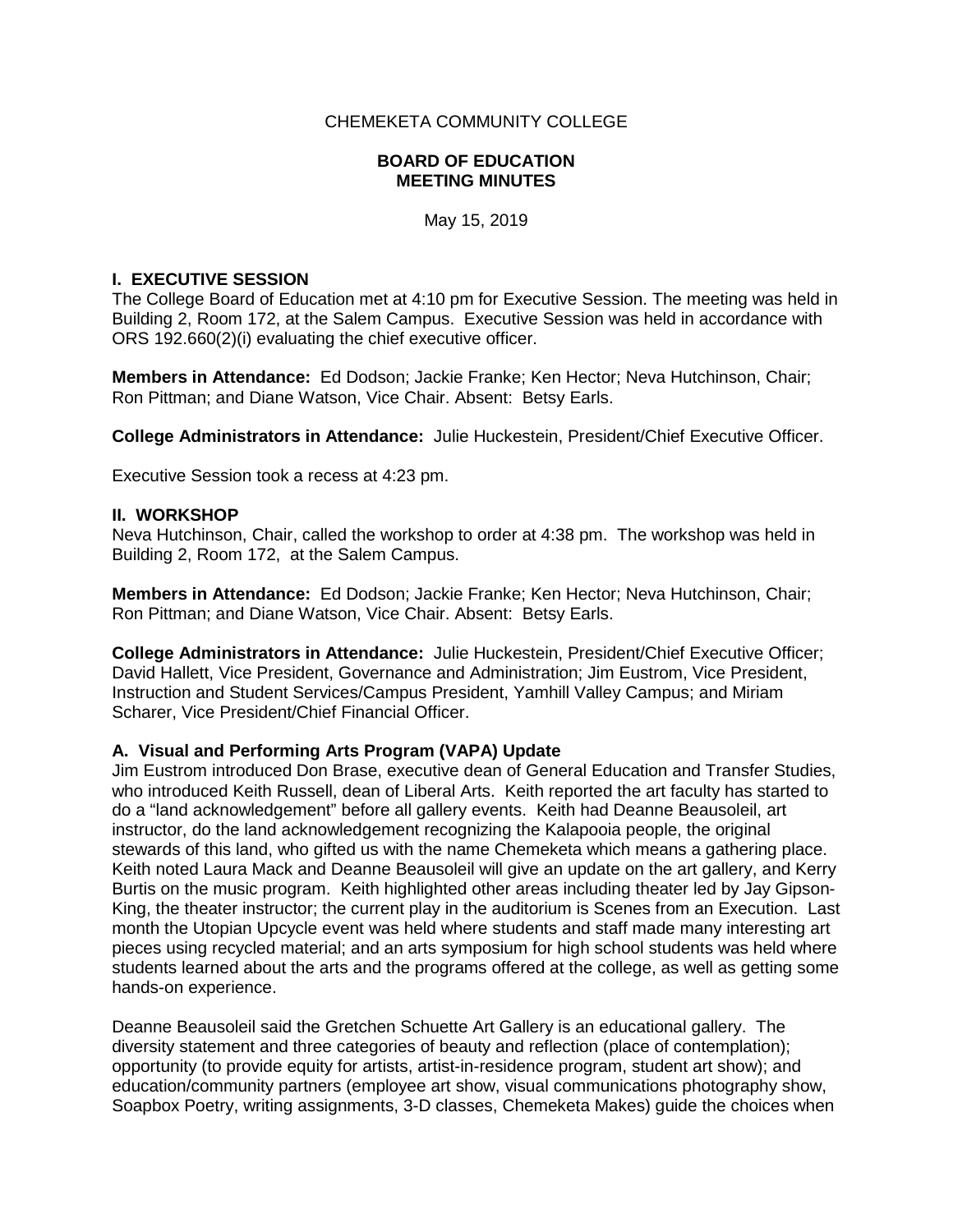selecting artists or having events in the gallery. A Powerpoint presentation was used to share images of art pieces that addressed the three categories.

The gallery is also an educational tool for diversity, empathy, and understanding. A great example is the Cultural Conversation event where people were able to learn about different cultures. The Celilo Falls exhibit was an excellent example of community partners. Deanne called the Portland Art Museum and was connected with nationally known artists who offered use of their artwork for free. The gallery is about us learning, us teaching the community, and bringing back something to enrich the college.

Kerry Burtis, music instructor, used slides to guide his presentation. It included the growth of the music program from 2016–2017. There was one classroom, six instructors, one piano, 58 students enrolled in ensembles, 19 in applied lessons, 37 in classes (111 total), and generated 17.05 FTE. After two years, there are now three classrooms, 19 instructors, six pianos plus 17 different instruments, 60 students enrolled in ensembles, 121 in applied lessons, 116 in classes (297 total), and generated 21.37 FTE. The greatest challenge is to grow enrollment in the orchestra (strings) area and dedicated space for students to practice.

Kerry spends a great deal of time doing outreach by visiting area high school music programs and attends local and state music events and conferences, to raise awareness and recruit students to the music program at Chemeketa. The college also offers opportunities for music educators to earn professional development credits that they are required to meet and for salary advancement. The four concerts in the Acclaimed Artist Series has also been a popular outreach opportunity and attracted many community members to the college.

Two concerts of the four concerts have been booked so far for next year—September 30, Huun Huur Tu from Mongolia; and October 30, Voces8 (similar to Chanticleer). The Spring Concert, the final concert for the year, is on Sunday, June 9, at 7 pm in the auditorium. The band will be featured and the choir will do an all Broadway set with choreography and a cameo appearance by Terry Rohse.

Kerry gave special thanks to Don Brase, Julie Huckestein, Exec Team, the Board of Education, Chemeketa Foundation and Marketing, Keith Russell, Angie Ross, Nancy Duncan, Terri Jacobson, Terry Rohse, and donors for their support. Julie thanked Kerry for all his hard work internally and externally, his dedication and commitment, and showing the board and the college that this can be done.

The workshop ended at 5:25 pm, and a recess was taken.

### **III. A. EXECUTIVE SESSION**

Executive Session reconvened at 5:33 pm in Building 2, Room 172, at the Salem Campus in accordance with ORS 192.660(2)(d) negotiations. (A correction was noted in the Exec Session script which inadvertently listed (e) real property instead of (d) negotiations.)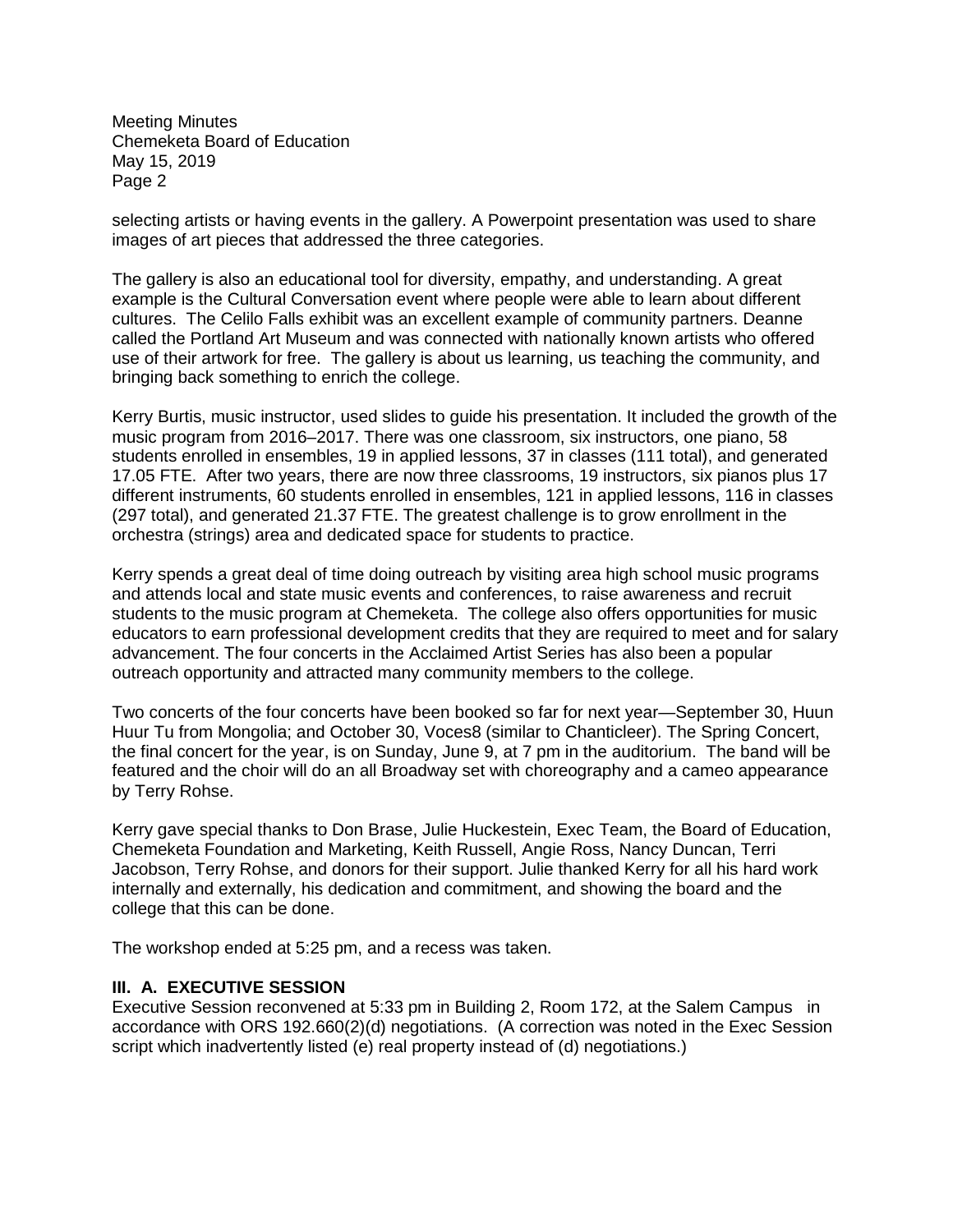**Members in Attendance: Members in Attendance:** Ed Dodson; Betsy Earls (arrived at 6:25 pm); Jackie Franke; Ken Hector; Neva Hutchinson, Chair; Ron Pittman; and Diane Watson, Vice Chair.

**College Administrators in Attendance:** Julie Huckestein, President/Chief Executive Officer; David Hallett, Vice President, Governance and Administration; Jim Eustrom, Vice President, Instruction and Student Services/Campus President, Yamhill Valley Campus; and Miriam Scharer, Vice President/Chief Financial Officer.

Executive Session ended at 5:56 pm

## **III. B. ADMINISTRATION UPDATES**

Open session reconvened at 5:57 pm. Updates were shared or discussed on the Association of Community College Trustees (ACCT) conference on October 16–19; board chair and vice chair for next year; board calendar preview; legislative issues; chalking/free speech update; diesel program, GED options/staffing; program updates; board policies; Chemeketa Regional Library Service (CCRLS); CSSD staffing updates; and board agenda preview.

A recess was taken at 6:45 pm.

## **IV. REGULAR SESSION**

### **A. CALL TO ORDER**

Neva Hutchinson, Chair, reconvened the board meeting at 7:10 pm. The meeting was held in the Board Room, Building 2, Room 170 on the Salem Campus.

### **B. PLEDGE OF ALLEGIANCE**

Neva Hutchinson led the group in the Pledge of Allegiance.

### **C. ROLL CALL**

**Members in Attendance:** Ed Dodson; Betsy Earls; Jackie Franke; Ken Hector; Neva Hutchinson, Chair; Ron Pittman; and Diane Watson, Vice Chair.

**College Administrators in Attendance:** Julie Huckestein, President/Chief Executive Officer; David Hallett, Vice President, Governance and Administration; Jim Eustrom, Vice President, Instruction and Student Services/Campus President, Yamhill Valley; and Miriam Scharer, Vice President/Chief Financial Officer.

**Board Representatives in Attendance**: Riley Dunagan, ASC Coordinator; Terry Rohse, Chemeketa Classified Association; Justus Ballard, Chemeketa Faculty Association; and Allison Stewart Hull, Chemeketa Exempt Association.

# **D. COMMENTS FROM THE AUDIENCE**

None were heard.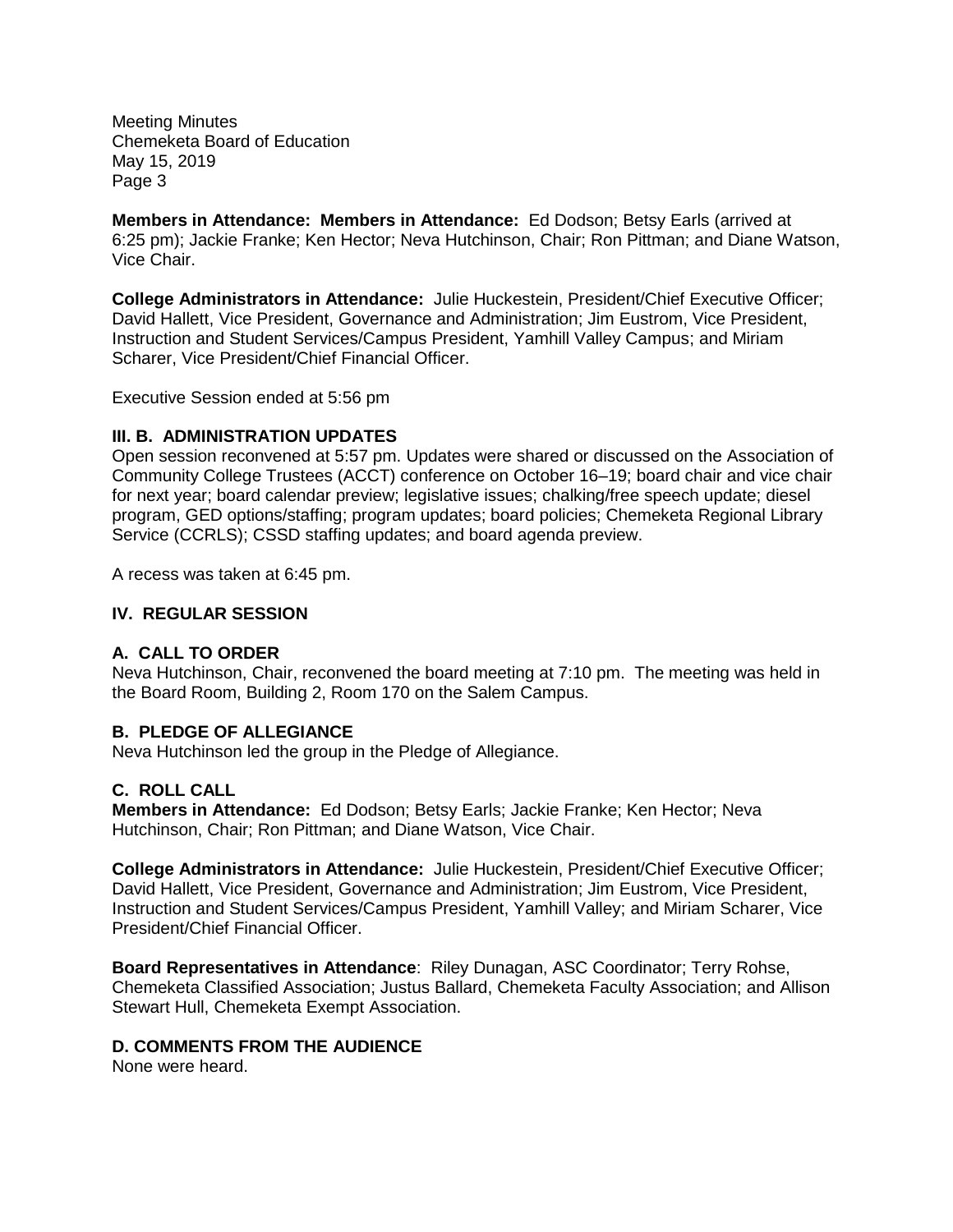# **E. PUBLIC HEARING ON PROPOSED BUDGET**

Neva Hutchinson opened the public hearing to hear testimony on the proposed budget. No public testimony was given regarding the proposed budget for 2019–2020. The public hearing was closed.

# **F. APPROVAL OF MINUTES**

Jackie Franke moved and Diane Watson seconded a motion to approve the Budget Committee and regular board meeting minutes of April 17, 2019.

The motion CARRIED.

# **G. REPORTS**

### **Reports from Associations**

Riley Dunagan said the ASC report stands as written. Justus Ballard said the faculty association report stands as written, but commented that what the art faculty have done and are continuing to do in the Gretchen Schuette Art Gallery has been fantastic. Terry Rohse said the written report stands as written and noted that the classified association board gave out an excellence award to a student artist at the annual Student Art Show. Allison Stewart Hull reported in place of Rory Alvarez and said the exempt association report stands as written.

#### **Reports from the College Board of Education**

Ed Dodson attended a SEDCOR breakfast at Eola, North Santiam Chamber Awards in Mill City, a Mid-Willamette Education Executive Council (MWEC) meeting, the Oregon Community College Association (OCCA) All-Oregon Academic Team luncheon, Barrel Tasting event, Chemeketa Center for Business & Industry (CCBI) Small Business Celebration, employee retirement celebration, Health Services open house for the nursing program's 50<sup>th</sup> anniversary, Cooperative Work Experience (CWE) employer appreciation lunch, STARS reception, and the Student Art Show.

Ron Pittman met with Paul Davis to hear updates about Yamhill Valley Campus (YVC).

Ken Hector attended the SEDCOR Ag breakfast, a Foundation board meeting, North Santiam Chamber awards, Marion County Commission board meeting and east Salem town hall held at Chemeketa, Small Business Management celebration at CCBI, employee retirement reception, and two meetings of the Silverton Chamber Business Group.

Jackie Franke attended the Marion County Commission board meeting and town hall, the Small Business Management celebration event, and the Student Art Show.

Betsy Earls had attended three West Salem Rotary meetings, a West Salem neighborhood association meeting, and a Dallas Rotary meeting.

Diane Watson attended a Keizer Network of Women (KNOW), a Keizer Chamber event, and Keizer Greeters, the CWE employer appreciation luncheon, STARS Reception, and the Student Art awards.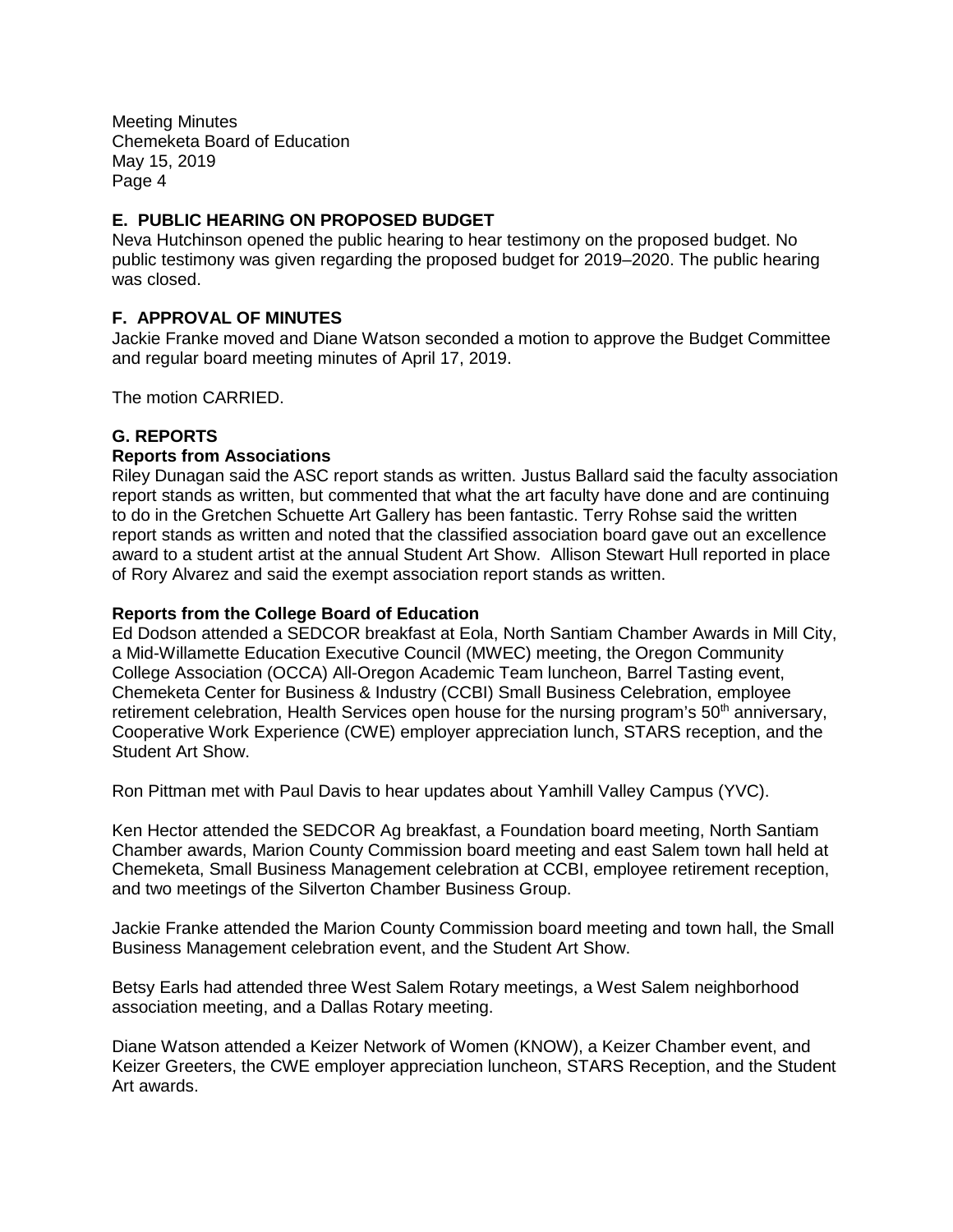Neva Hutchinson attended the SEDCOR Ag breakfast, North Santiam Chamber community awards, Marion County Commission board meeting and east Salem town hall, barrel tasting, Small Business Management celebration, employee retirement reception, CWE employer recognition, and the Foundation STARS reception.

### **Reports from the Administration**

Jim Eustrom recognized Tiffany Borden, from Counseling and Advising; Linda Ringo Reyna from Student Retention and College Life; and Sheila Brown, from Employee Development, who presented a half-day QPR (Question, Persuade and Refer) suicide training. Sheila Brown is a certified QPR trainer. Over 100 students and staff participated in the workshop that raised awareness about this serious issue. Oregon ranks  $13<sup>th</sup>$  in suicides, which is about two per day.

## **H. INFORMATION**

### **Annual Graduation Exercises**

Heather Misener, graduation coordinator, reported the  $63<sup>rd</sup>$  commencement is scheduled for Tuesday, June 18, 6 pm, at the Pavilion at the Oregon State Fairgrounds. Board members were asked to arrive by 5:30 pm to get gowned and to line up for the processional. The aftergraduation celebration for employees and board members will be held at the Floral Building located behind Columbia Hall.

### **College Policies #4060, Criteria for Retention of Classes**

Jim Eustrom reported Academic Standards reviewed the policy, but no changes were made other than the review date.

### **College Policies #2281, Removal and/or Trespass of Person(s) from Chemeketa Community College Property; #2290, Serious Communicable Diseases Control; and #3610, Volunteer: Definition**

Rebecca Hillyer presented three policies that were reviewed by the President's Advisory Council. There was a question on whether background checks are done on volunteers, and Alice Sprague responded yes. The four policies will be brought back next month for board approval.

### **Regional High School Mathematics Contest**

Wayne Barber said the written report shares details about the annual math contest that was held on April 12. He shared the background and purpose of the math contest and said there is still excitement and good participation from area high schools. Wayne thanked the board and the college administration for their support; math faculty who developed the questions, tests, and estimation problems; Visual Communications students who designed the t-shirts; and college staff who volunteered to help make the event a success.

### **Suspension of Retail Management Certificate of Completion**

R. Taylor, dean of Business and Technology, Early Childhood Education, and Visual Communications, reported this certificate was part of a statewide consortium that focused on the grocery sector. Faculty and the advisory committee have found that this does not serve the community needs, in particular because the curriculum cannot be changed. As a result, a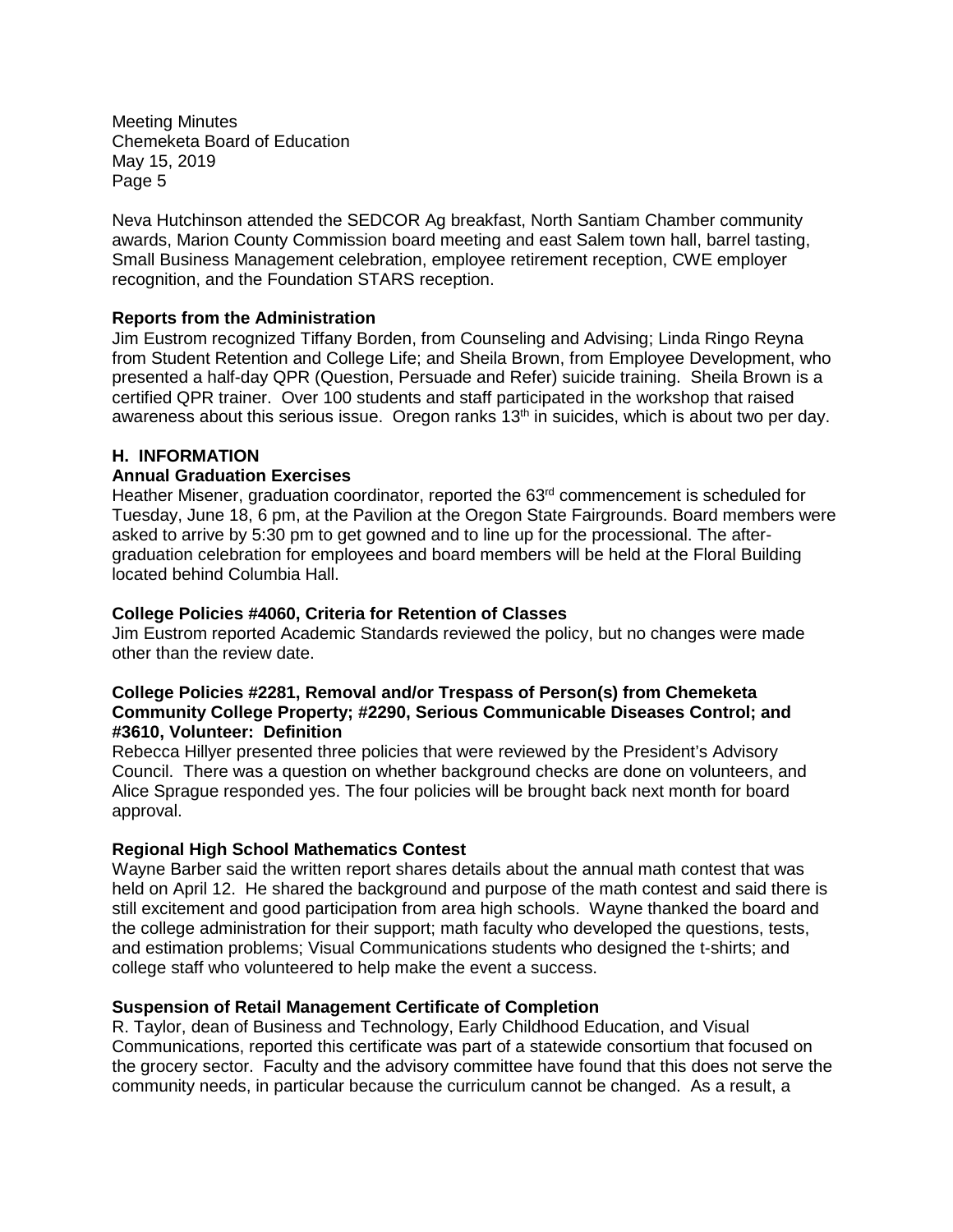recommendation was made to suspend the certificate and leave the consortium. Future discussion will take place to modify the coursework to include communications and e-commerce and possibly re-instate the retail certificate.

## **Procurement Certificate of Completion**

### **Legal Administrative Professional Associate of Applied Science Degree Legal Administration Professional Certificate of Completion Micro Business Operations Certificate of Completion**

R. Taylor noted the three proposed certificates and one degree program share some commonalities including increasing the ability to market "bundles" of classes internally and externally; responding, and incorporating input from the advisory committee, industry and partners; and preparing students for the job market. R. Taylor said the written reports give a program description, employment opportunities, wage information, and course/credit listings.

Diane Watson asked if the procurement certificate fit with any other program. R. Taylor said there is a two-year procurement degree in the Management program. While the proposed oneyear program certificate can be a pathway to the two-year degree, the audience is for individuals or procurement officers already working in the procurement field. There are new requirements for certification and courses in the certificate program that would satisfy those certification requirements. These five program recommendations will be brought back next month for board approve.

### **Horticulture Associate of Science Degree**

Jessica Sandrock, director of Agriculture Sciences and Wine Studies, and Joleen Schilling, Horticulture faculty, used a PowerPoint presentation to share information about a proposed new two-year Associate of Science transfer degree in Horticulture. Joleen reviewed the rationale for the degree, labor market need, college capacity impact, input and development of the program, and a list of the Horticulture Advisory Committee. It was noted that the horticulture area has the most course equivalencies and transferability with Oregon State University than any other CTE program at the college.

Betsy Earls suggested looking into a crosswalk or transfer program with the OSU School of Forestry. Terry Rohse noticed signs that the horticulture program at Linn-Benton Community College (LBCC) is being suspended. Joleen said that was true and LBCC will be doing a teachout next year for students in the horticulture program. Neva recognized the importance of advisory committees and the value they bring on what is needed in the current and future workforce, not what we think is needed.

## **Faculty; Hourly, Part-time/Temporary; Part-time/Adjunct Faculty Bargaining and Part-time Faculty Non-Bargaining Non-Credit Salary Schedule for 2019–2020**

Alice Sprague said the report stands as written. Alice noted the report details the changes in the salary schedules and effective dates. Board approval will be requested in June.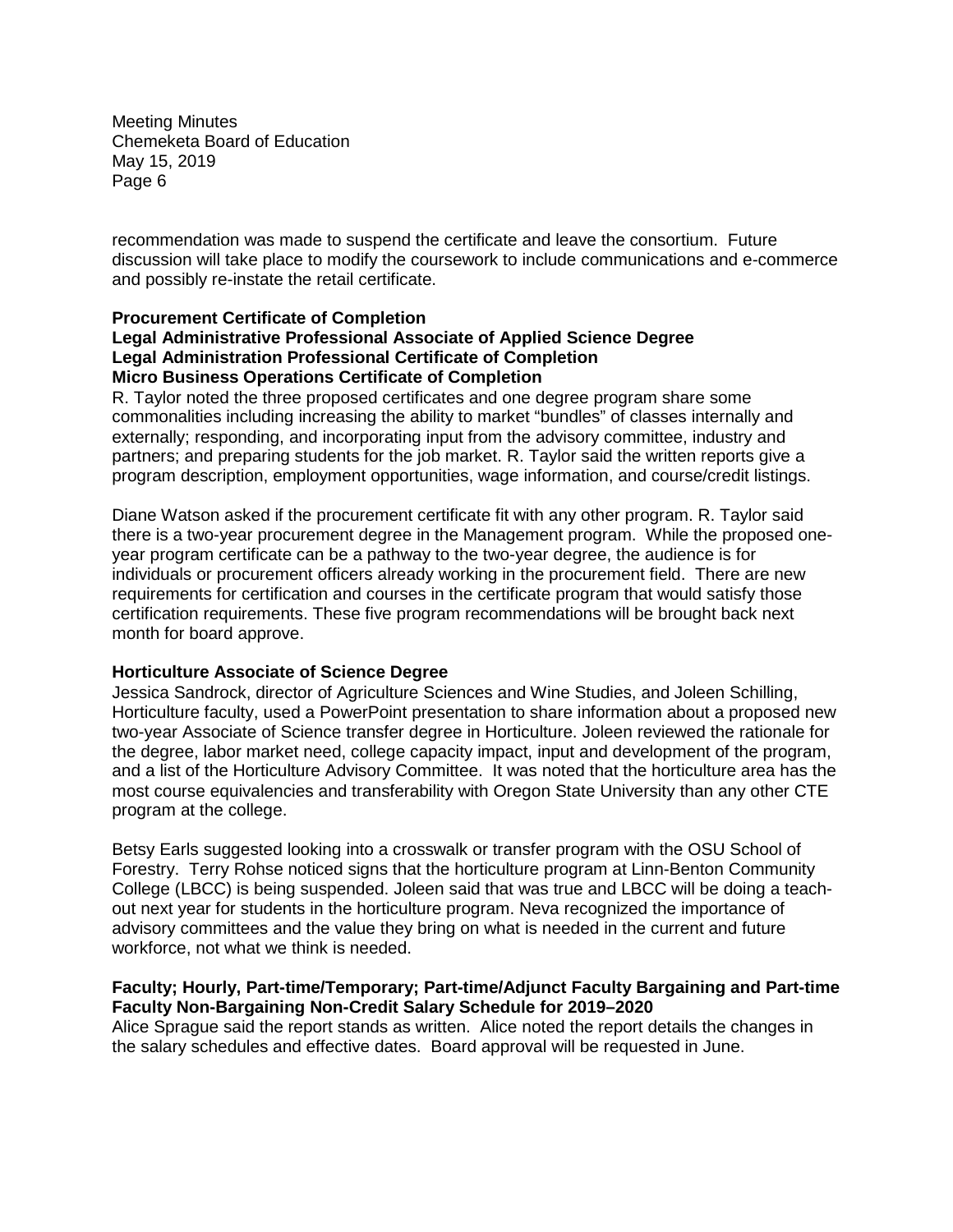### **I. STANDARD REPORTS**

#### **Personnel Report**

David Hallett said the report stands as written. Miriam Scharer, vice president/CFO, introduced J.D. Wolfe, the new associate vice president of Operations, who is replacing Tim Rogers; and Tom Howard, real estate services coordinator, who replaced Bill Riffle.

#### **Budget Status Report**

Referring to the Statement of Resources and Expenditures, Miriam reported the timber tax and interest income continues to add to revenue which will help maintain the ending fund balance. In the Budget Status report, the part-time faculty salaries line item is overexpended, as anticipated, but will be covered by the surplus in faculty salaries due to holding some vacant positions open. Some additional expenditures and adjustments are anticipated, but no major expenditures are anticipated. All other expenditures are in line and slightly lower than the previous year. The Status of Investments reflects one new investment; there was no change in interest rates.

#### **Purchasing Report**

Miriam Scharer reported on three purchasing items. An Invitation to Bid (ITB) went out on May 8 for Fire Alarm Services Testing, Monitoring, Maintenance and Repair. A recommendation for contract award will be made at the June board meeting.

There were two notices for action on sole source contracts. For the Vineyard Maintenance at the Northwest Wine Studies Center, Clarke Vineyard Management has provided this service since 2001. Notice to the board is given that the college has entered into a renegotiated contract for vineyard management services for an initial term of nine months with the option to continue for an additional year with Clarke Vineyard Management of Salem, Oregon, for an estimated contract amount not to exceed \$78,000.

Advanced Reporting currently provides Criminal Background Check and Drug Testing Services for college employees, volunteers, and students since July 1, 2013. Notice to the board is given that the college intends to renegotiate and extend the current contract with Advanced Reporting of Salem, Oregon, contingent on successful completion of contract negotiations, through May 1, 2021, and annually negotiated one-year contract extensions thereafter.

### **Capital Projects Report**

Tim Rogers reported in place of Rory Alvarez and shared some additional comments. The Ag Complex project is transitioning from the design phase (what is the building going to be) to the construction phase (building the building). New, improved speed bumps have been added to straight stretches on North Campus Loop to slow down drivers. Ken Hector asked about the impact on fire and emergency vehicles. Tim said the speed bumps are more narrow and affect cars more than they do larger, heavier vehicles such as fire and emergency vehicles.

#### **President's Report**

Julie said the quarterly report briefing on information from the statewide governance groups including Oregon Community College Association (OCCA), Higher Education Coordinating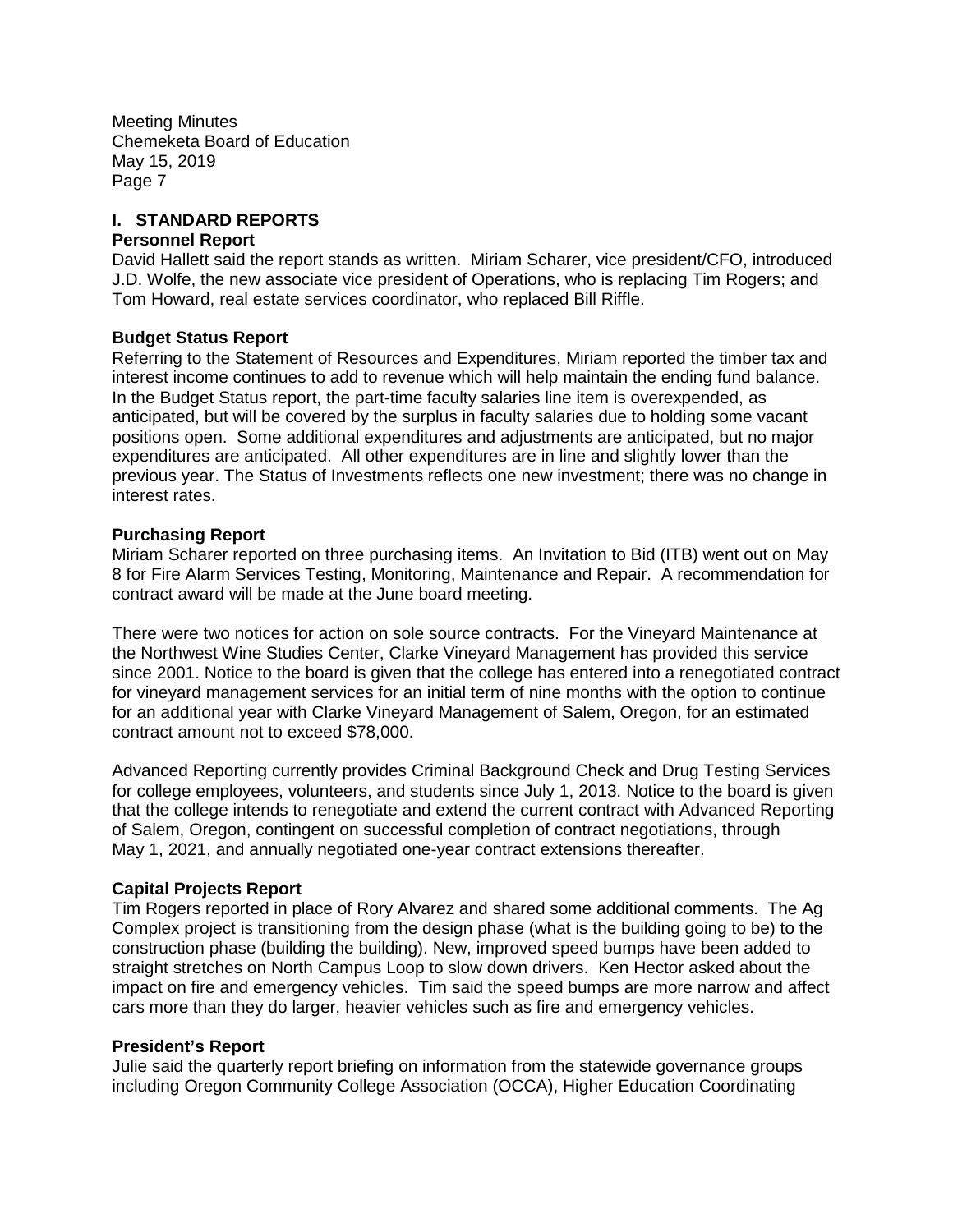Council (HECC), Community Colleges and Workforce Development (CCWD), and the Oregon President's Council (OPC) stands as written.

## **Recognition Report**

Julie Huckestein acknowledged all the employees in the written report.

## **J. SEPARATE ACTION**

**Approval of Retirement Resolutions No. 18-19-17, Larry K. Ralphs; No. 18-19-18, Kenneth R. Anderson; No. 18-19-19, Lynnette J. "Lynn" George; No. 18-19-20, Moira L. Hughes; No. 18-19-21, Kathryn E. Murphy; and No. 18-19-22, Leanne J. Whygle** Board members read each retirement resolution.

Diane Watson moved and Ron Pittman seconded a motion to approve the six retirements resolutions for Larry K. Ralphs, Kenneth R. Anderson, Lynnette J. "Lynn" George, Moira L. Hughes, Kathryn E. Murphy, and Leanne J. Whygle.

The motion CARRIED.

# **K. ACTION**

Ken Hector and Diane Watson seconded a motion to approve consent calendar items No. 1–6:

- 1. Approval of Budget Committee Member Selection Process for Vacancies in Zone 4 and Zone 5 for 2019–2022 [18-19-149]
- 2. Approval of College Policies #2415, College Public Safety Authority; #2550, Integrated Pest Management; #3510, College-Funded Student Employee: Definition; and #6060, Chemeketa Community College Reserves Policy [18-19-150]
- 3. Approval of College Policy #4310, Academic Freedom [18-19-151]
- 4. Approval of Proposed Schedule of College Board of Education Meetings for 2019–2020 [18-19-152]
- 5. Approval of Direct Support Professional Associate of Applied Science Degree [18-19-153]
- 6. Approval of Presidential Evaluation Process [18-18-154]

The motion CARRIED.

# **L. APPENDICES**

College vision, mission, values, promises and goals; campus and district maps.

# **M. FUTURE AGENDA ITEMS**

None were heard.

# **N. BOARD OPERATIONS**

None were heard.

# **O. ADJOURNMENT**

The meeting adjourned at 8:18 pm.